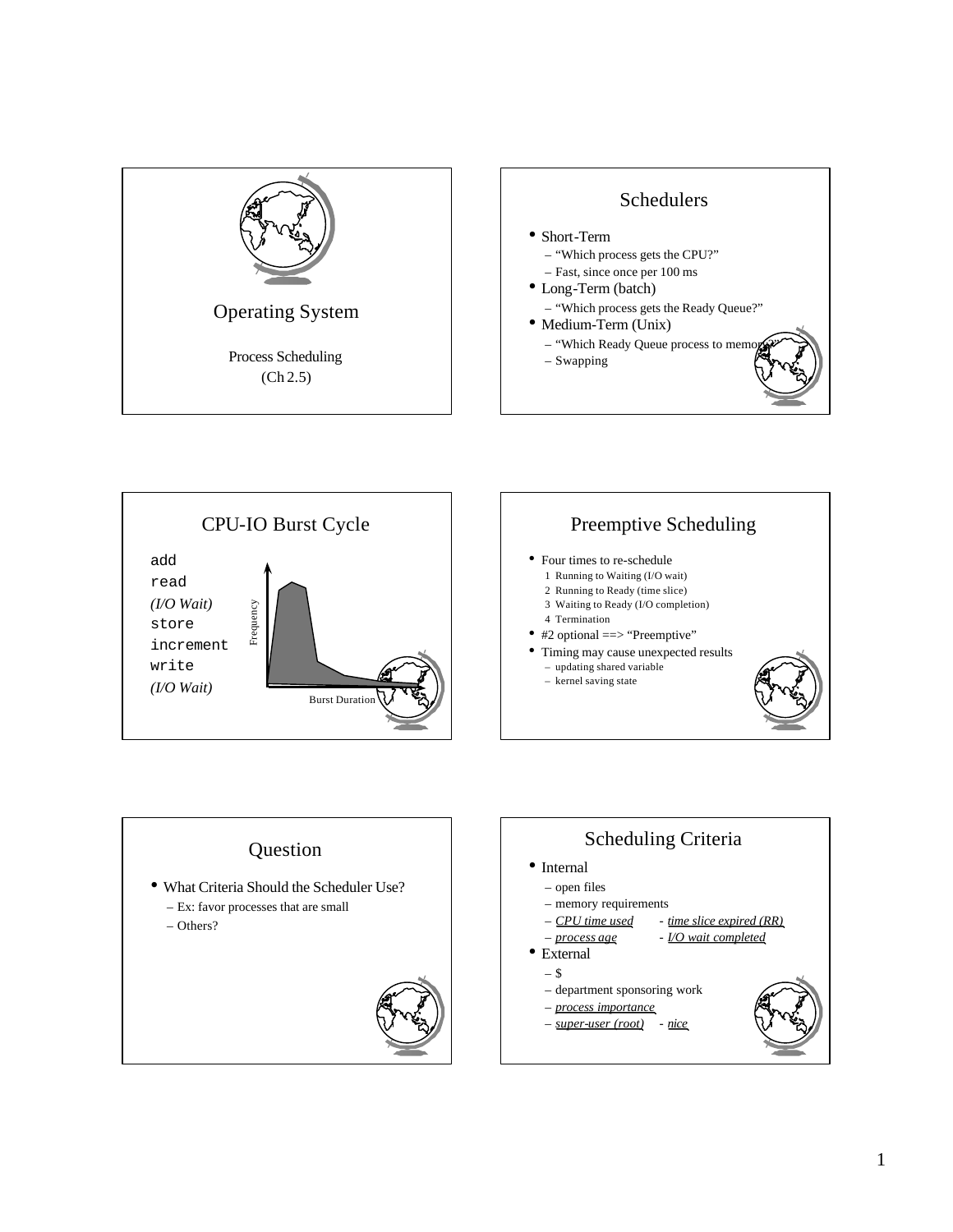









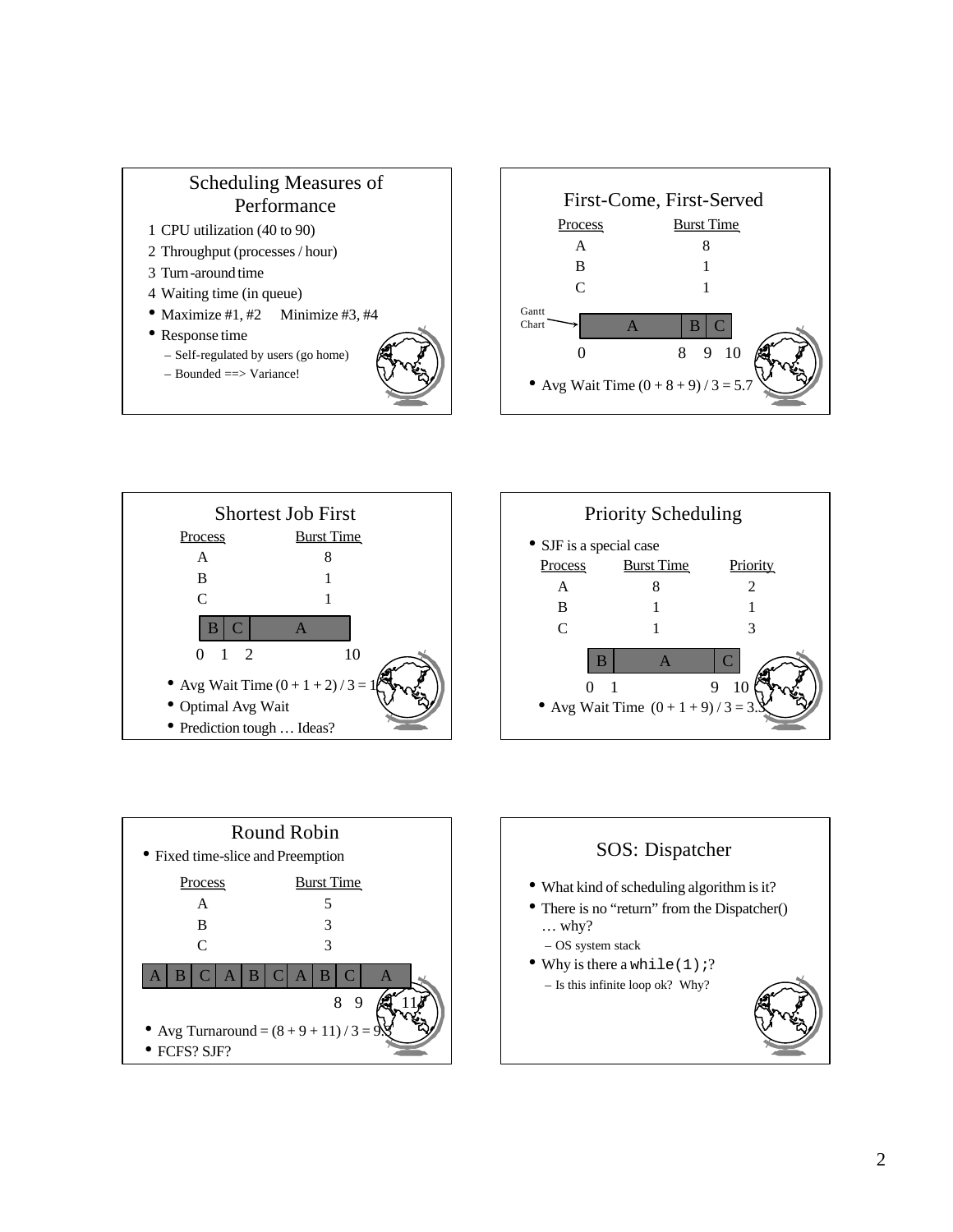





| More Fun with Scheduling                                                             |                     |                   |
|--------------------------------------------------------------------------------------|---------------------|-------------------|
| <b>Process</b>                                                                       | <b>Arrival Time</b> | <b>Burst Time</b> |
| A                                                                                    | 0.0                 | 8                 |
| B                                                                                    | 0.4                 |                   |
| $\mathsf{C}$                                                                         | 1.0                 | 1                 |
| • Turn around time:<br>$-$ FCFS<br>$-$ SJF<br>$-$ q=1 CPU idle<br>$-$ q=0.5 CPU idle |                     |                   |



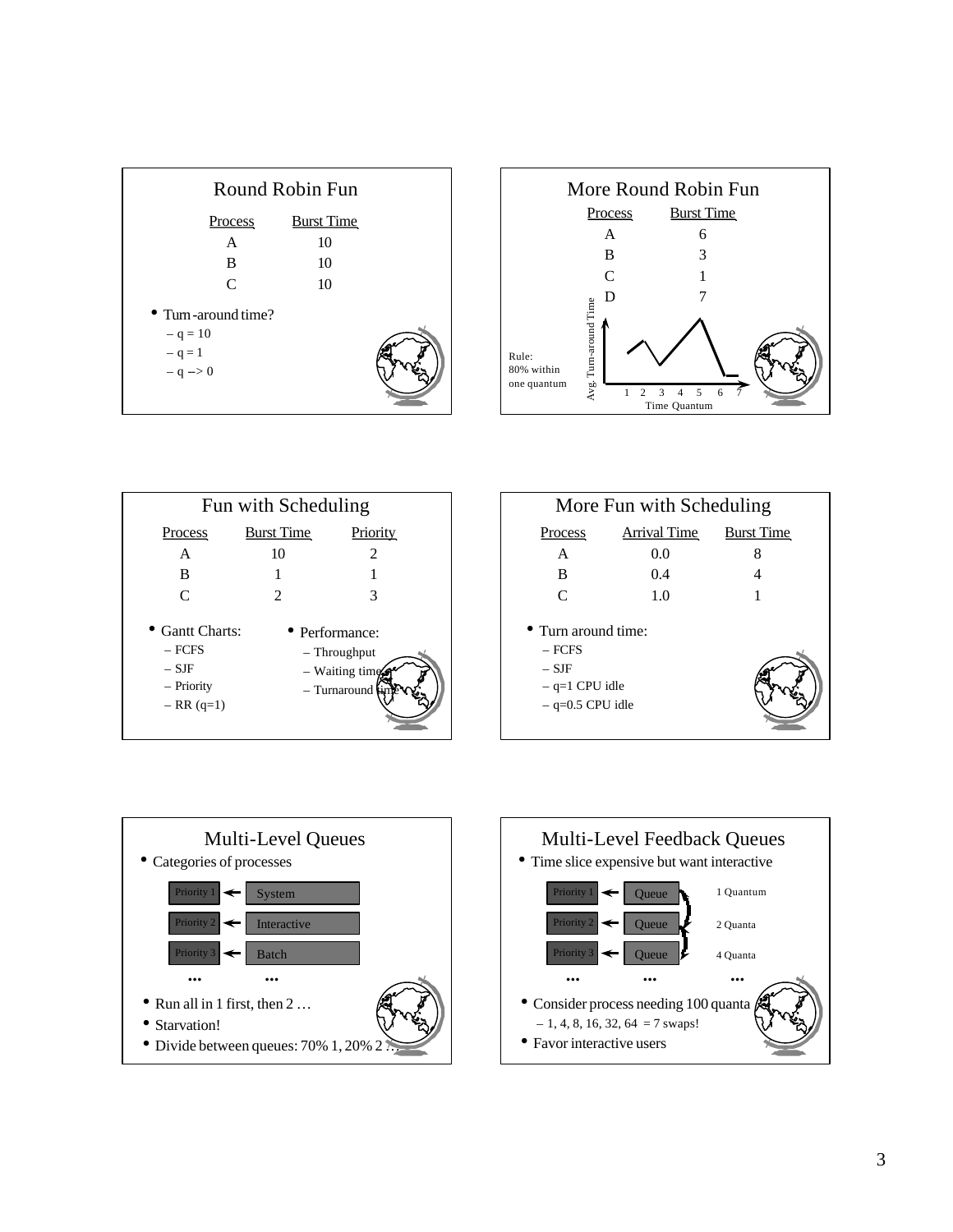





## Windows Scheduling

- Basic scheduling unit is a thread – (Can think if threads as processes for now)
- Priority based scheduling per thread
- Preemptive operating system
- No shortest job first, no quotas



### Priority Assignment • Windows kernel uses 31 priority levels – 31 is the highest; 0 is system idle thread – Realtime priorities: 16 - 31 – Dynamic priorities: 1 - 15 • Users specify a *priority class*:  $+$  realtime (24), high (13), normal (8) and idle (4) – and a relative priority:

- $+$  highest (+2), above normal (+1), normal (0) normal (-1), and lowest (-2)
- to establish the *starting priority*
- Threads also have a *current priority*

# Quantum • Determines how long a Thread runs once

• Varies based on:

selected

- Workstation or Server
- Intel or Alpha hardware
- Foreground/Background application threads (3x)
- *How do you think it varies with each?*